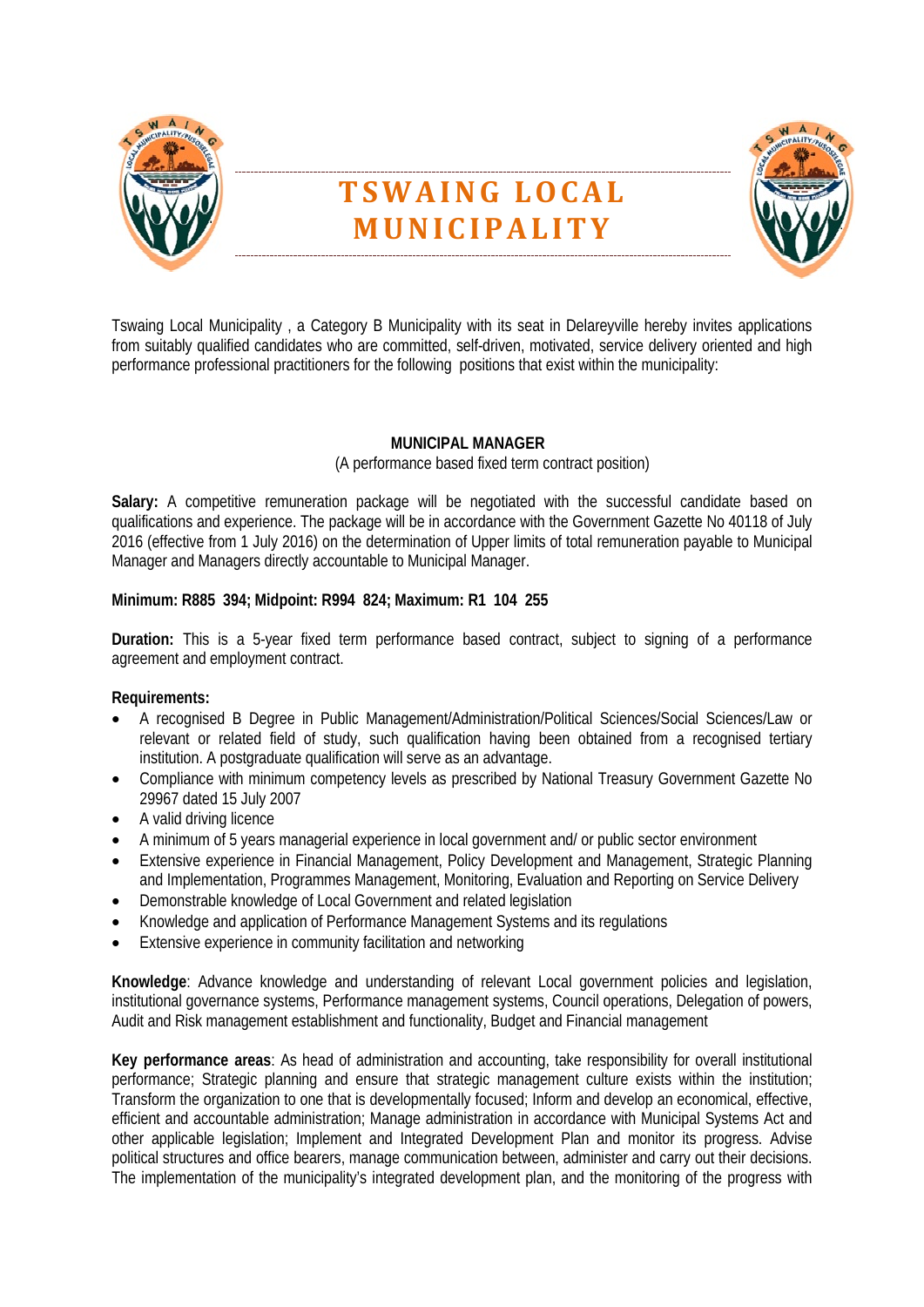the implementation of the Service Delivery Implementation Plan. Advising the political structures and officebearers of the municipality on matters pertaining to administration and council; Carrying out the decision of the political structures and political office bearers of the municipality as per the adopted delegation of framework in terms of section 59 of the Local Government; Municipal Structures Act 117 of 1998; The promotion of sound labour relations and compliance by the municipality which is applicable labour legislation, Maintenance of discipline of staff, The management, effective utilization and training of staff in terms of the relevant policies including skills development policy; The exercise of any powers to powers and the performance of any duties delegated by the municipal council, or sub-delegated by other delegating authorities of the municipality, to the Municipal Manager in terms of section 59 of the Local Government: Municipal Structures Act 32 of 2000; The administration and implementation of the municipality by-laws and other legislation; The appointment of staff other than those referred to in section 56(a) of the Municipal Systems Act 32 of 2000, subject to the employment Equity Act (Act No. 55 of 1998) and; The management of the provision of services to the local community in a sustainable and equitable manner

## **CHIEF FINANCIAL OFFICER**

(A performance based fixed term contract position)

Salary: A competitive remuneration package will be negotiated with the successful candidate based on qualifications and experience. The package will be in accordance with the Government Gazette No 40118 of July 2016 (effective from 1 July 2016) on the determination of Upper limits of total remuneration payable to Municipal Manager and Managers directly accountable to Municipal Manager.

#### **Minimum: R726 954; Midpoint: R816 803; Maximum: R906 651**

**Duration:** This is a 5-year fixed term performance based contract, subject to signing of a performance agreement and employment contract.

## **Requirements:**

- The incumbent of this position must have at least NQF level 7 in fields of Accounting, Finance or Economics or Chartered Accountant (CA); The incumbent must also comply with the Municipal Regulations on Minimum Competency Levels for a chief financial officer in respect of the required Minimum Competency Level in Unit Standards in Financial and Supply Chain Management Competency Areas; A work-related experience of a minimum of five years at senior or middle management levels of which at least two years must be at senior management level; Core Managerial and Occupational Competencies must be as in terms of the Local Government: Municipal Performance Regulations for Municipal Managers and Managers directly accountable to Municipal Managers, 2006
- The incumbent must have the following competencies as per notice 21 published in Government Gazette No 37245 dated 17 January 2014 **Leading Competencies:** Strategic direction and leadership; people management; program and project management; financial management; change management and government leadership **Core competencies:** Moral competence; planning and organising, analysis and innovation, knowledge and information management, communication and results and quality focus

## **Knowledge**

- Good knowledge and understanding of relevant policies and legislation
- Good knowledge and understanding of institutional governance systems and performance management
- Must have extensive knowledge of the public office environment and
- Must be able to formulate engineering master planning, project management and implementation

**Key Performance Areas:** Providing strategic support to the offices of the Municipal Manager and the Honourable Mayor for the day to day financial management of the Municipality; fulfilling the role of Chief Financial Officer (CFO) as prescribed by the Municipal Finance Management Act No. 56 of 2003 (MFMA), preparing and implementing the budget; advising the senior management, debt management and other duties as delegated to the CFO from time to time, advising the Municipal Manager, Honourable Mayor and other office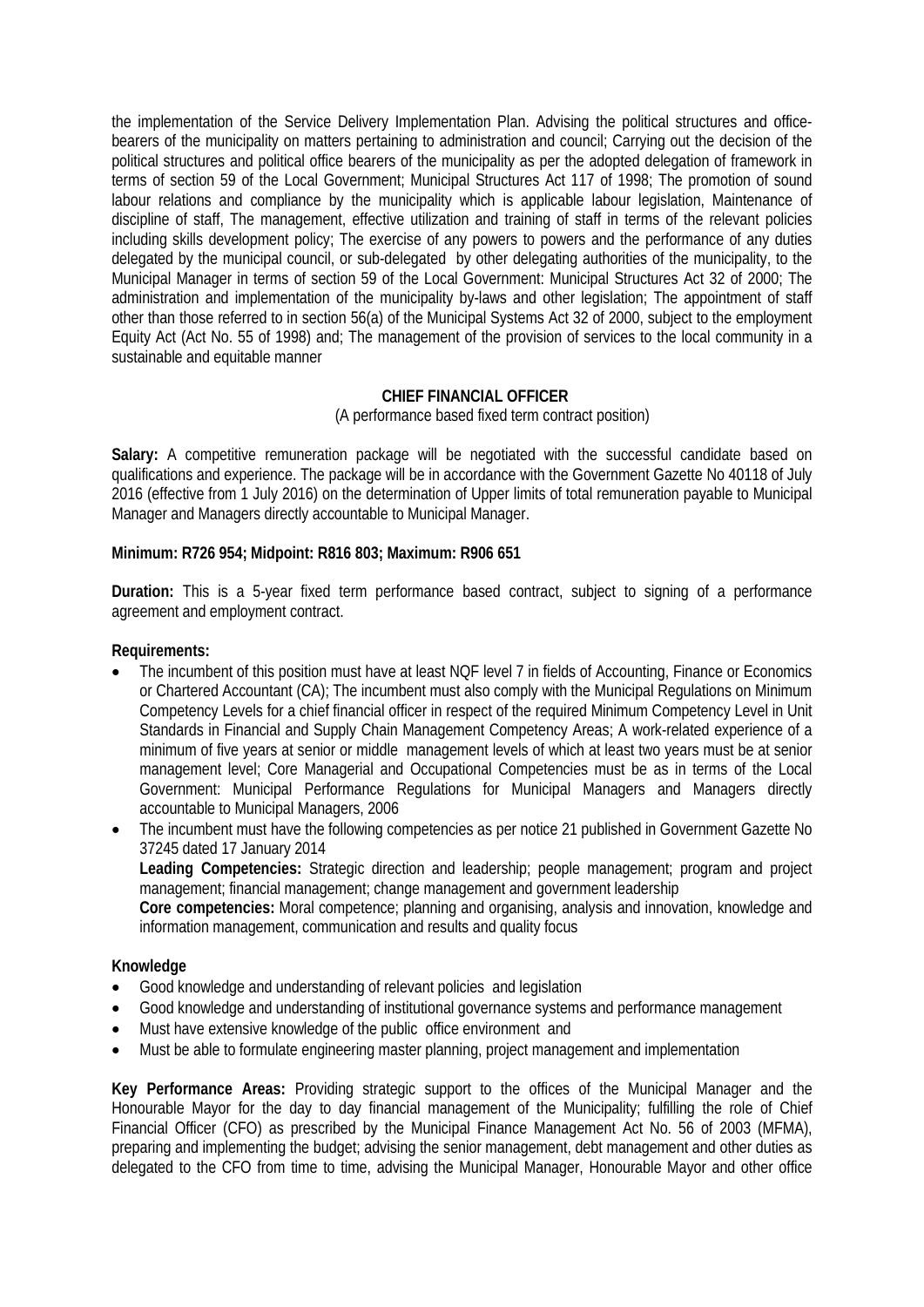bearers on matters of financial and economic strategies including policy formulation and implementation of appropriate financial policies, procedures and rules applicable to the Municipality or re-evaluate the existing financial architecture to ensure relevance & compliance; preparing and submitting regular reports to Council, Honourable Mayor, Provincial and National Departments as prescribed by various pieces of legislation, preparing budget in terms of legislated timeframes; preparation and implementation of medium term financial plans, calculation, determination and implementation of tariffs for Municipal Services and facilities, budgetary controls and monitoring of spending patterns and generation of income in terms of Council's approved SDBIP's; monitoring and controlling of proper accounting systems, preparation of annual financial statements in accordance with acceptable accounting systems, cash & investment management ; billing processes and revenue collection; development, implementation, monitoring and maintenance of asset registers and municipal wide internal control systems, managing the Human Capital of the Budget and Treasury Office; taking an active role in the preparation of audit periods

# **DIRECTOR: CORPORATE SERVICES**

(A performance based fixed term contract position)

Salary: A competitive remuneration package will be negotiated with the successful candidate based on qualifications and experience. The package will be in accordance with the Government Gazette No 40118 of July 2016 (effective from 1 July 2016) on the determination of Upper limits of total remuneration payable to Municipal Manager and Managers directly accountable to Municipal Manager.

## **Minimum: R726 954; Midpoint: R816 803; Maximum: R906 651**

**Duration:** This is a 5-year fixed term performance based contract, subject to signing of a performance agreement and employment contract.

## **Requirements:**

- A recognised B Degree in Public Management/Administration/Political Sciences/Social Sciences/Law or relevant or related field of study, such qualification having been obtained from a recognised tertiary institution. A postgraduate qualification will serve as an advantage. The incumbent must have a minimum of five (5) years relevant experience at middle management level and have proven successful management experience in administration. The incumbent must be computer literate and have his/her own roadworthy vehicle. An incumbent must be a person of honesty and integrity
- The incumbent must have the following competencies as per notice 21 published in Government Gazette No 37245 dated 17 January 2014 **Leading Competencies:** Strategic direction and leadership; people management; program and project management; financial management; change management and government leadership

**Core competencies:** Moral competence; planning and organising, analysis and innovation, knowledge and information management, communication and results and quality focus

## **Knowledge**

- Good knowledge and understanding of relevant policies and legislation
- Good knowledge and understanding of institutional governance systems and performance management
- Good knowledge of corporate support services including:
	- o human capital management
	- o legal services
	- o facilities management
	- o information communication technology; and
	- o council support
	- Good knowledge of supply chain management regulations and the Preferential Procurement Policy Framework Act, 2000 (Act No. 5 of 200)
	- Good governance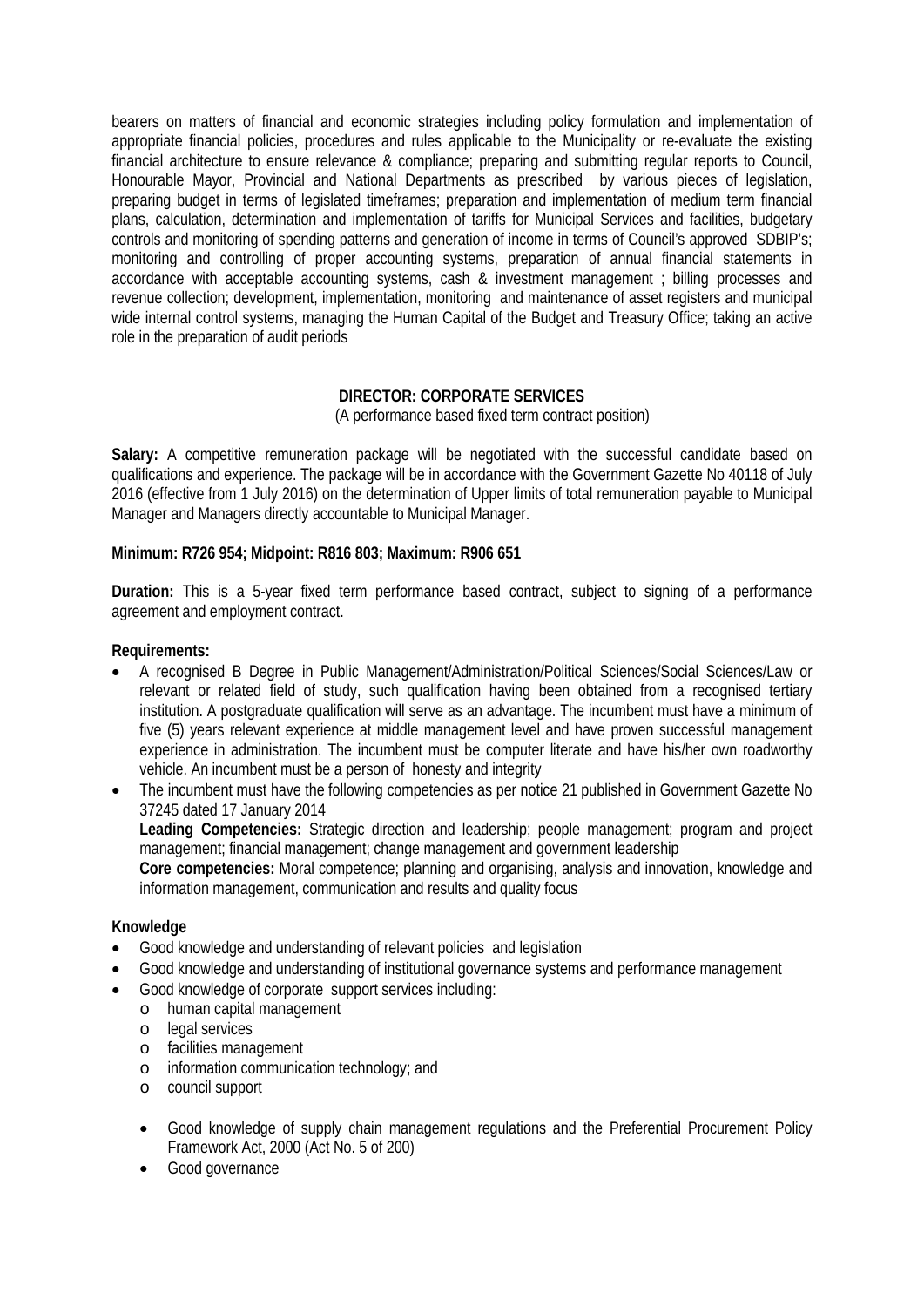- Labour Relations Act, and other labour-related prescripts
- Legal background and human capital management, and
- Knowledge of coordination and oversight of all specialised support functions

**Key Performance Areas:** Reporting to the municipal manager the incumbent will be responsible to lead, direct and manage staff within the department so that they are able to meet their departmental and organizational objectives. This includes the provision of auxiliary support services to the municipality; the provision of sustainable records management services; the recruitment and retention of competent human capital, the promotion of sound labour relations, provision of legal services as well as provision of information of technology and support to the municipality. Developing of a GRAP compliant MTREF budget for the department, efficiently manage reports to the municipal manager and relevant political structures, ensure support to category C municipalities in the district on the corporate related matters; develop and implement the department's service delivery and budget implementation plan (SDBIP), attending all council and relevant meetings and making recommendations as required and implementing decisions, advising council on all matters of the department ; perform any other related functions as requested by the municipal manager

## **MANAGER- PROJECT MANAGEMENT UNIT**

#### **REF NO: TLM/PMU/001** RENUMERATION: R517742.64 (All inclusive)

Duration: This is a 3-year fixed term performance based contract, subject to signing of a performance agreement and employment contract.

## **Requirements:**

• National Diploma in Civil Engineering eligibly to register with ECSA. Three (3) years relevant Management and Project Management experience. Three (3) years design experience in Civil Engineering Projects. Contract Management experience. Good communication and staff Management skills are essential. Computer literacy in Microsoft Professional software. Local Government experience will be an added advantage. Excellent knowledge of MIG procedure and administration. Valid code EB Driver's License. Corporate Governance principle.

# **KEY PERFORMANCE AREAS:**

- Head the Project Management Unit (PMU) and be responsible to implement all municipal infrastructure Grant funded projects presently as well as any other capital programmes that may be added at the later stage
- Liaise with consultants, Contractors and communication developmental structures
- Liaise with other spheres of the Government, Municipalities, Councillors and the public
- Appraisal of Civil Engineering proposals , design reports and tender reports
- Civil Engineering design, estimation and tendering
- Annual budgeting and cash flow management. Financial control of project and operating budgets
- Acts in the public interest
- Ability to maintain relationships
- Ability to use critical thinking skills
- Ability to make well informed decisions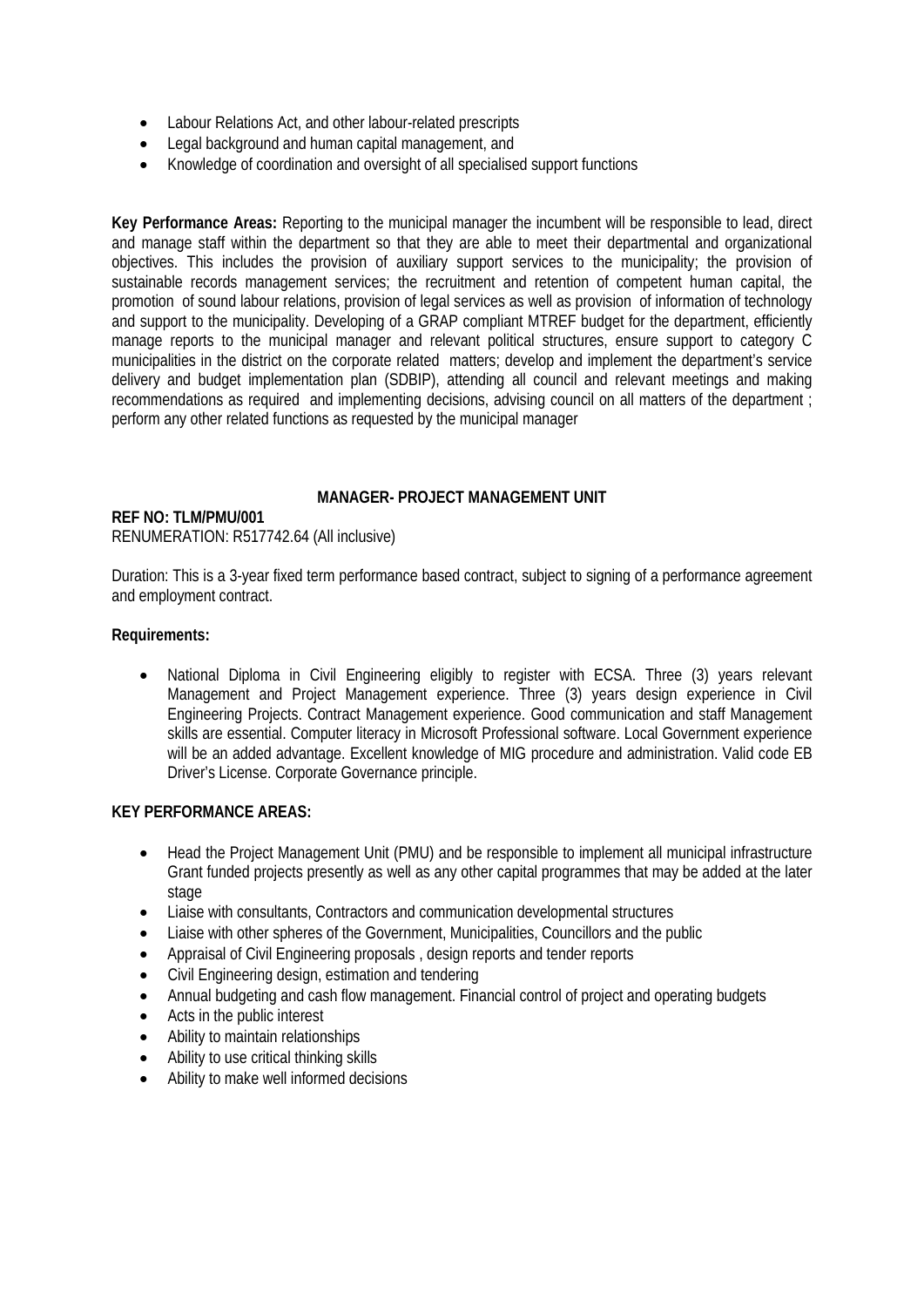## **TECHNICIAN- PROJECT MANAGEMENT UNIT**

## **REF NO: TLM/PMU/002 RENUMERATION: R307487.57 (All inclusive)**

Duration: This is a 3-year fixed term performance based contract, subject to signing of a performance agreement and employment contract.

## **REQUIREMENTS** :

• National Diploma in Civil, Electrical and Mechanical Engineering or Project Management. Knowledge of Local Government System. 3-5 years' experience in Project Management. Driver's License and Computer literacy is a pre-requisite.

## **KEY PERFOMANCE AREAS**

- Technical support and evaluation of proposed projects in alignment with respective municipal IDPs and the regional and provincial growth and development plans.
- Manage the labour-intensive projects in line with the EPWP framework and the related reporting requirements.
- Arrange regular project progress meetings.
- Ensure compliance of all legal aspects and conditions, required from the different spheres of government.
- Conduct site visits/ meetings to ensure compliance to business plan conditions. Manage cash flows and committed project expenditure.
- Verify payment certificates and preparations of monthly payment schedule documentation.
- Maintain project performance data on national database.
- Prepare tenders and tender adjudications.
- Assist with other related municipal infrastructure programmes.

# **DATA CAPTURER - PROJECT MANAGEMENT UNIT**

#### **REF NO: TLM/PMU/003 RENUMERATION: R132751.00 (All Inclusive)**

Duration: This is a 3-year fixed term performance based contract, subject to signing of performance agreement and employment contract.

## **Requirements:**

• Grade 12, Computer literate, relevant administration and two (2) years' experience in administration record keeping and Data capturing. Fast typing and accurate record-keeping. Willing to perform any other reasonable tasks.

# **KEY PERFORMANCE AREAS:**

- Management and maintenance of the national monitoring database. Liaise with provincial and national specialist and related issues.
- Provision and quality control of data and Information Technology.
- Manipulation of data for the preparation of all necessary reports to the municipal and relevant provincial departments.
- Collection of information from various sources for capturing on MIS MIG system.
- Quality assurance on date and information collected from data source for data integrity purposes.
- Registration of MIG and EPWP Project on MIS MIG system. Compiling project progress reports.